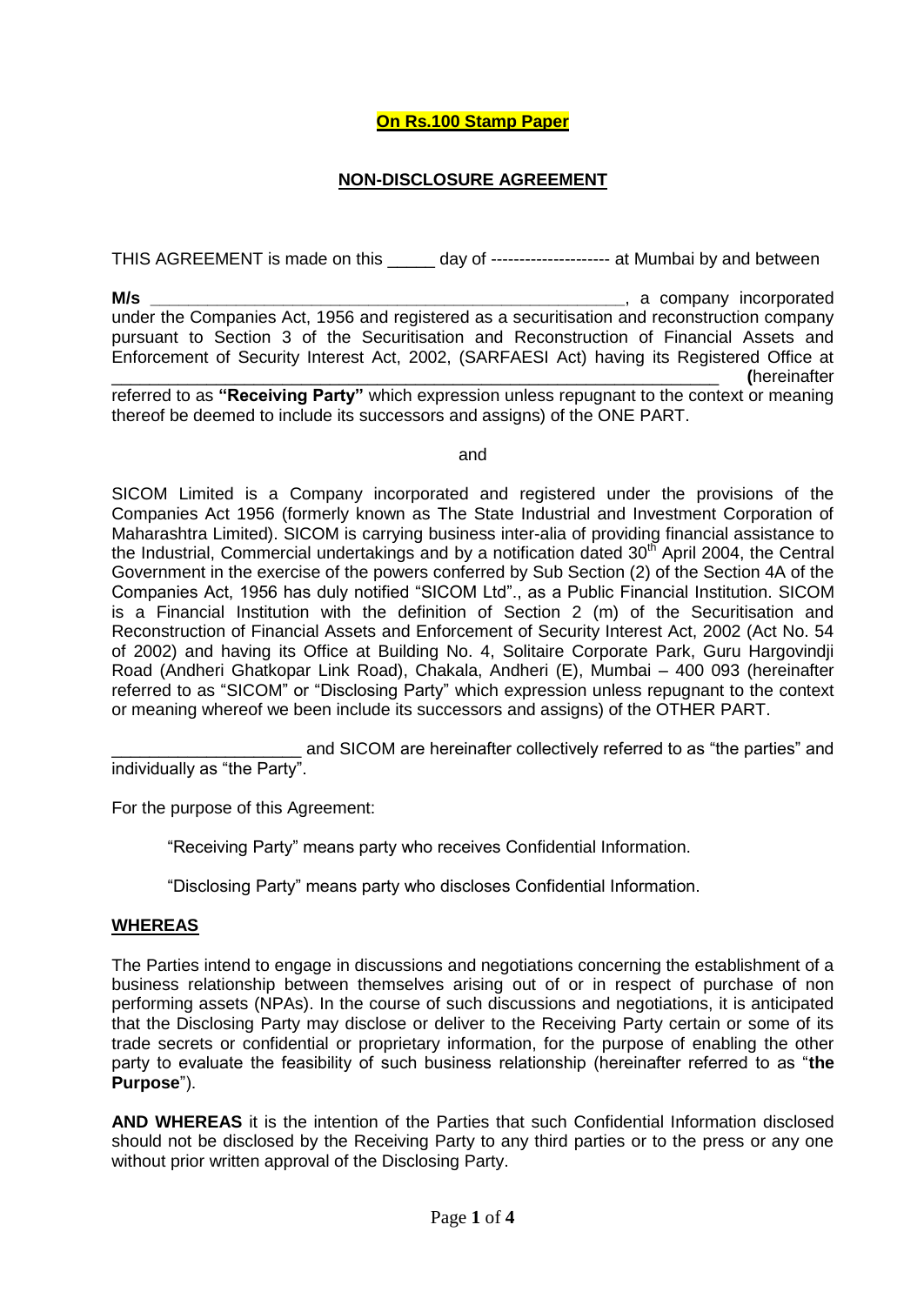**AND WHEREAS** for the protection of the Confidential Information, the Parties have decided to enter into this Agreement on the terms and conditions as mentioned hereinafter.

### **NOW, THEREFORE, THIS AGREEMENT WITNESSETH AND IT IS HEREBY AGREED BY AND BETWEEN THE PARTIES HERETO AS FOLLOWS:**

1. **Confidential information**: "Confidential Information" means all information disclosed/furnished by either of the Parties to another Party in connection with the business transacted/to be transacted between the Parties. Confidential information shall include any copy, abstract, sample, note or module thereof.

The Receiving Party shall use the Confidential Information solely for and in connection with the Purpose.

Notwithstanding the foregoing, "Confidential Information" shall not include any information which the Receiving Party can show : (a) is now or subsequently becomes legally and publicly available without breach of this Agreement by the Receiving party, (b) was rightfully in the possession of the Receiving Party without any obligation of confidentiality prior to receiving its from the Disclosing Party, (c) was rightfully obtained by the Receiving Party from a source other than the Disclosing Party without any obligation of confidentiality, (d) was developed by or for the Receiving Party independently and without reference to any Confidential Information and such independent development can be shown by documentary evidence, or (e) is disclosed pursuant to an order of a court or government agency as so required by such order, provided that the Receiving Party shall, unless prohibited by law or regulation, promptly notify the Disclosing Party of such order and afforded the Disclosing Party the opportunity to seek appropriate protective order relating to such disclosure.

2. **Non disclosure**: The Receiving Party shall not commercially use or disclose any Confidential Information or any materials derived there from to any other person or entity other than persons in the direct employment of the Receiving Party who have a need to have access to and knowledge of the Confidential Information solely for the Purpose authorised above. The Receiving Party may disclose Confidential Information to consultants only if the consultant has executed a Non-disclosure agreement with the Receiving Party that contains terms and conditions that are no less restrictive than these. The Receiving Party shall take appropriate measures by instruction and written agreement prior to disclosure to such employees to assure against unauthorised use or disclosure.

The Receiving Party agrees to notify the Disclosing Party immediately if it learns of any use or disclosure of the Disclosing Party's Confidential Information in violation of the terms of this Agreement. Further, any breach of non-disclosure obligations by such employees or consultants shall be deemed to be a breach of this Agreement by the Receiving Party and the Receiving Party shall be accordingly liable there for.

Provided that the Receiving Party may disclose Confidential information required to be disclosed under law, under the order of any court, Tribunal or government, Statutory or Regulatory authorities, or Governmental agency as so required by such order, provided that the Receiving Party shall, first notify the Disclosing Party of such order and afford the Disclosing Party the opportunity to seek appropriate protective order relating to such disclosure.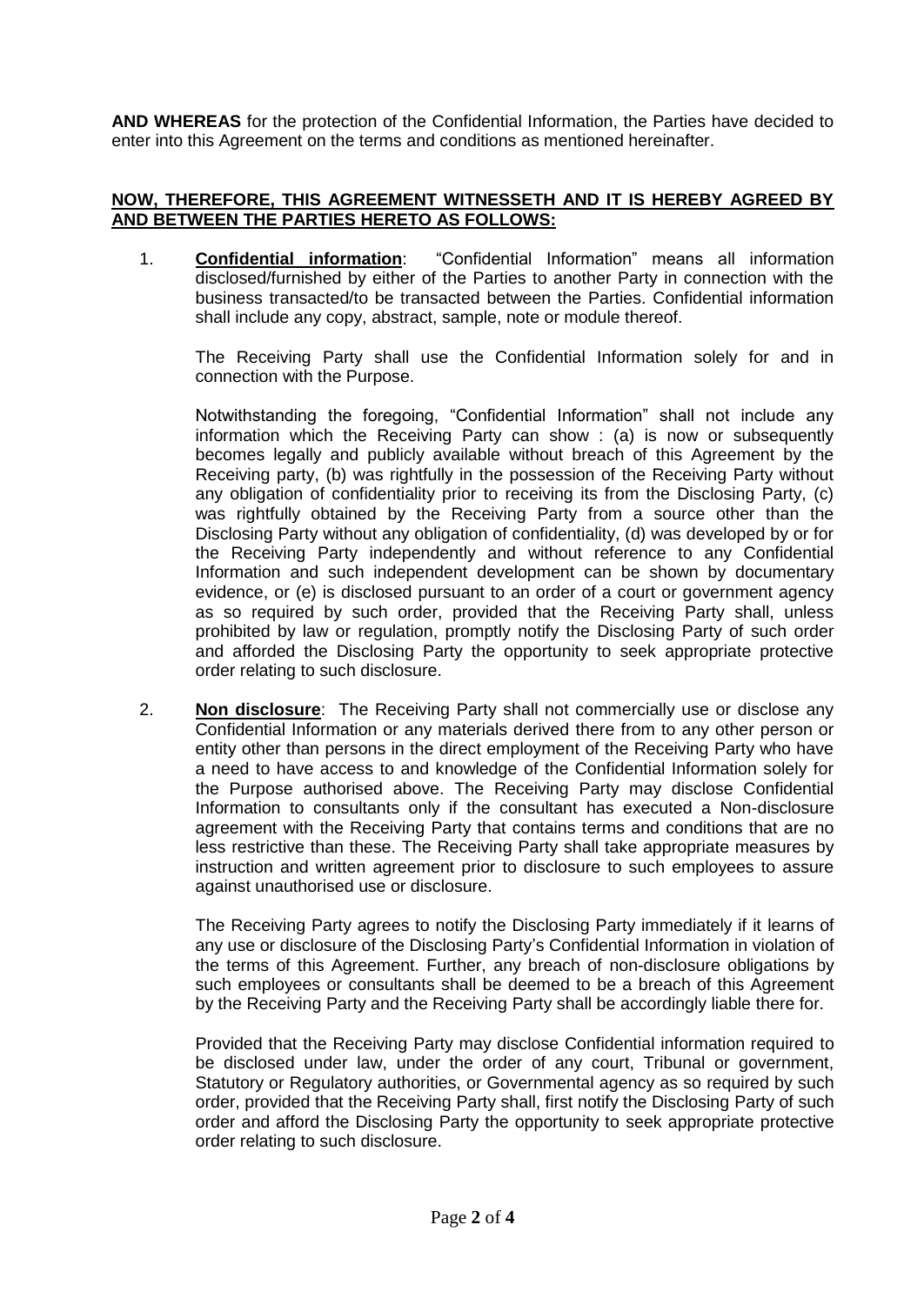- 3. **Publications**: Neither party shall make news releases, public announcements, give interviews, issue or publish advertisements or publicize in any other manner whatsoever in connection with this Agreement, the contents/provisions thereof, other information relating to this Agreement, the Purpose, the Confidential Information or other matter of this Agreement, without the prior written approval of the other party.
- 4. **Term** : This Agreement shall be effective from the date hereof and shall terminate on the Expiry date, being earlier of:-
	- (a) the date falling [3] month from the date hereof, and
	- (b) the consummation of the transaction contemplated herein.

Upon expiration or termination as contemplated herein the Receiving Party shall immediately cease any and all disclosures or uses of Confidential Information; and at the request of the Disclosing Party, the Receiving Party shall promptly return or destroy all written, graphic or other tangible forms of the Confidential information and all copies, abstracts, extracts, samples, notes or modules thereof received by it. The receiving party is obliged to keep the confidential information received by it confidential even after expiry or termination of the agreement.

- 5. **Title and Proprietary Rights:** Notwithstanding the disclosure of any Confidential Information by the Disclosing Party to the Receiving Party, the Disclosing Party shall retain title and all intellectual property and proprietary rights in the Confidential Information. No license under any trademark, patent or copyright, or application for same which are now or thereafter may be obtained by such party is either granted or implied by the conveying of Confidential Information. The Receiving Party shall not conceal, alter, obliterate, mutilate, deface or otherwise interfere with any trademark, trademark notice, copyright notice, confidentiality notice or any notice of any other proprietary right of the Disclosing Party on any copy of the Confidential Information, and shall reproduce any such mark or notice on all copies of such confidential Information. Likewise, the Receiving Party shall not add or emboss its own or any other any mark, symbol or logo on such Confidential Information. Likewise, the Receiving Party shall not add or emboss its own or any other any mark, symbol or logo on such Confidential Information.
- 6. **Return of Confidential Information**: Upon written demand of the Disclosing Party, the Receiving Party shall (i) cease using the Confidential Information, (ii) return the Confidential Information and all copies, abstract, extracts, samples, notes or modules thereof to the Disclosing Party within seven (7) days after receipt of notice, and (iii) upon request of the disclosing party, certify in writing that the Receiving Party has complied with the obligations, set forth in this paragraph.
- 7. **Indemnity:** The Receiving party promises to indemnify the Disclosing party against any loss, liability, claims, damages caused and expenses suffered or incurred by the Disclosing party as a result of any act or omission or negligence or misrepresentation of the Receiving Party or its employees/agents in pursuance of this agreement.
- 8. **Remedies:** The Receiving Party acknowledges that if the Receiving Party fails to comply with any of its obligations hereunder, the Disclosing Party may suffer immediate, irreparable harm for which monetary damages may not be adequate. The Receiving Party agrees that, in addition to all other remedies provided at law or in equity, the Disclosing Party shall be entitled to injunctive relief hereunder.